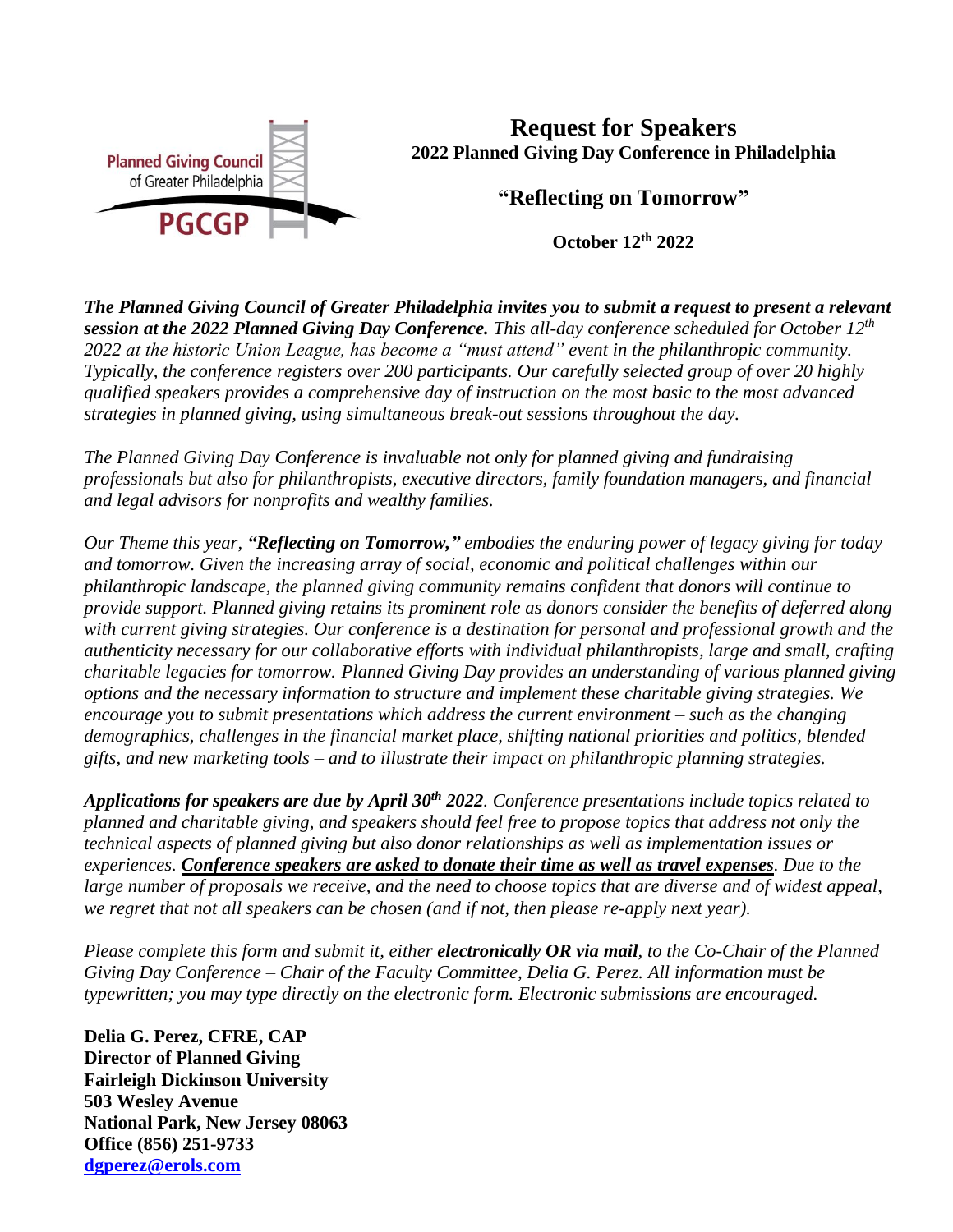# **PRESENTATION TITLE: \_\_\_\_\_\_\_\_\_\_\_\_\_\_\_\_\_\_\_\_\_\_\_\_\_\_\_\_\_\_\_\_\_\_\_\_\_\_\_\_\_\_\_\_\_\_\_\_\_\_\_\_\_\_\_\_\_\_\_\_\_\_**

Sessions are 60 minutes in length.

Number of Presenters: (check one) \_\_\_\_\_\_\_\_\_\_\_ One \_\_\_\_\_\_\_\_\_\_\_ Two Type of Presentation (check one) \_\_\_\_\_\_ Regular session \_\_\_\_\_ Roundtable discussion Suggested Target Audience Expertise (check one) \_\_\_Fundamentals \_\_\_Intermediate \_\_\_Masters AV Requirements: **\_\_\_\_\_\_\_\_\_\_\_\_\_\_\_\_\_\_\_\_\_\_\_\_\_\_\_\_\_\_\_\_\_\_\_\_\_\_\_\_\_\_\_\_\_\_\_\_\_\_\_\_\_\_\_\_\_\_\_\_\_\_\_\_\_\_\_**

### **PRESENTATION DESCRIPTION: (Maximum 100 words)**

**How does this topic address the needs or interests of gift planners or of donors and other allied professionals interested in planned giving? (Maximum 100 words)**

#### **LEARNING OBJECTIVES:**

**Indicate at least three (3) learning objectives for this presentation. (By the end of this session, attendees will....)**

1.

2.

3.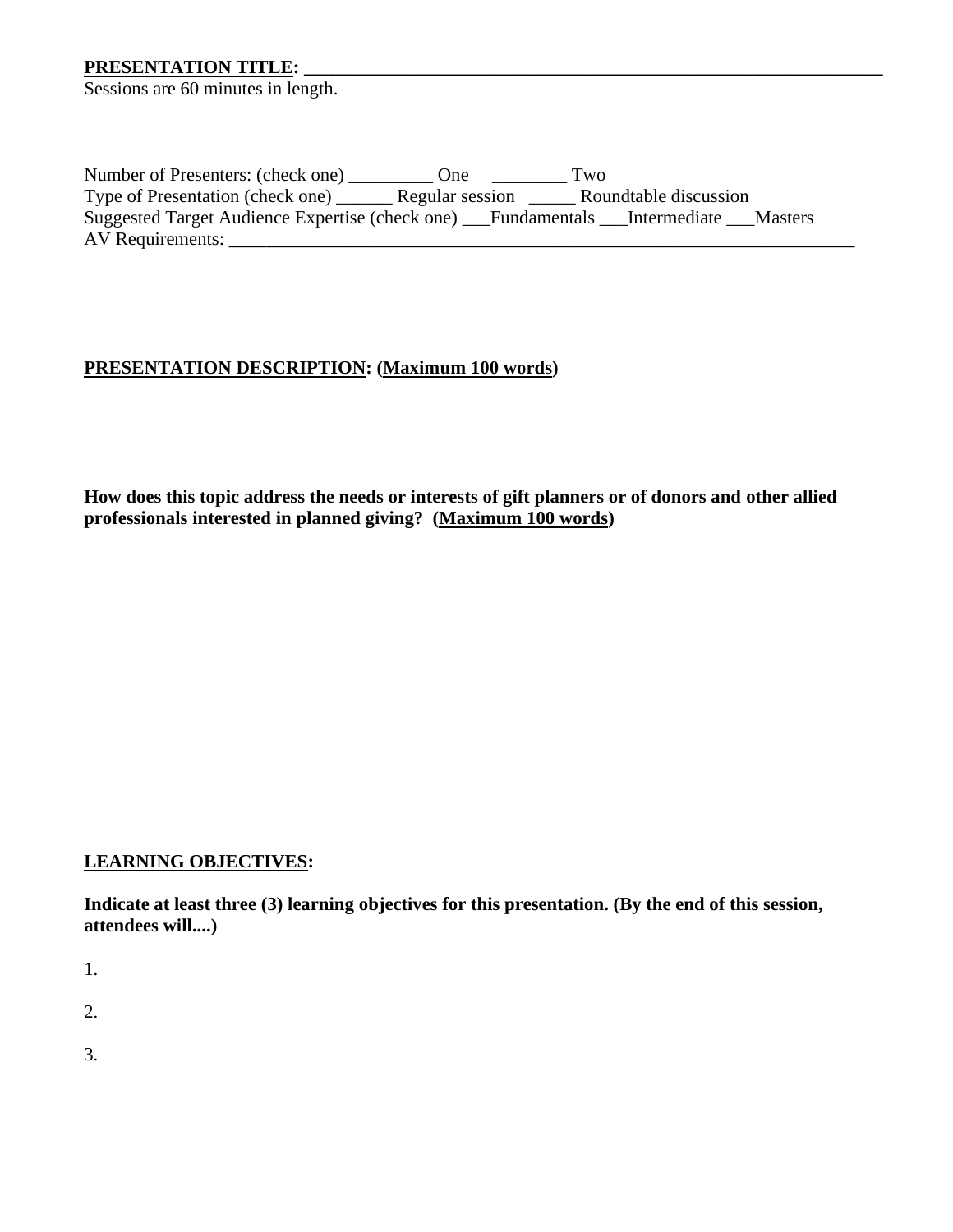## **PRESENTATION SUMMARY:**

Please attach a brief summary **(no more than 100 words)** detailing your proposed session.

# **SPEAKER BIOGRAPHY:**

**Please submit a biography statement**. Your biography **should be no more than 100 words**. Complete the following information about yourself and attach a copy of this page for each co-presenter. This information will appear in conference materials. The Planned Giving Day Conference and its organizers reserve the right to edit all submitted materials to match content, style, and length requirements.

Name: Title: Organization: Address: City, State, Zip: Phone/FAX: E-mail: Co-Presenter's Name (if applicable):

Your biography will be accepted in a format that is **no more than 100 words** and should include the following information:

- Current job responsibilities:
- Immediate last position, company/organization:
- PPP National and/or PGCGP Regional Council membership (if applicable):
- Current or past PPP National and/or PGCGP Regional council leadership positions:
- PPP or PGCGP Volunteer Service:
- Highest degree held/institution:
- Describe your expertise with the topic:

## **PRESENTATION EXPERTISE:**

Describe relevant speaking experiences. Include last two speaking engagements:

1.